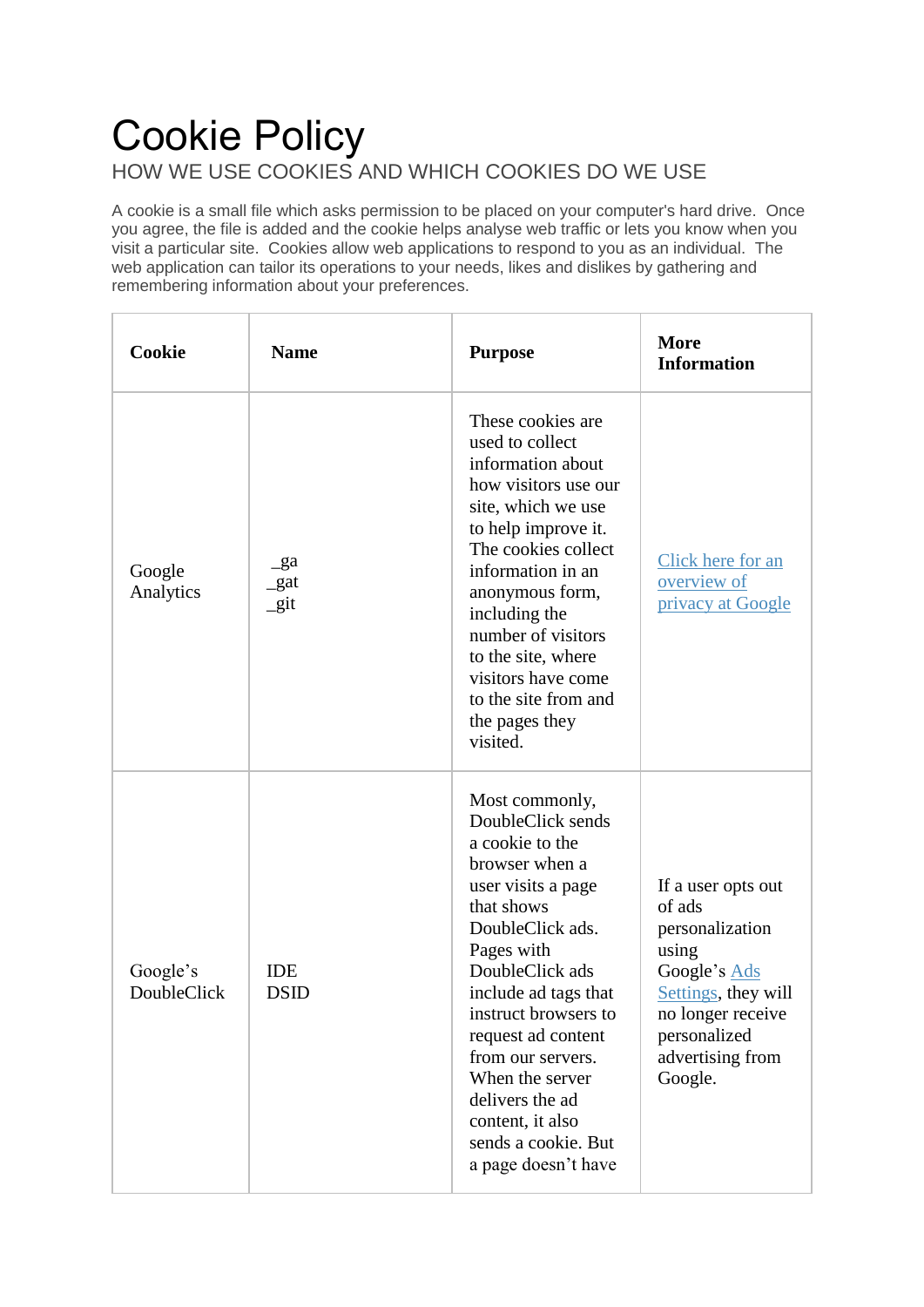|                                            |                                                                    | to show<br>DoubleClick ads for<br>this to happen; it<br>just needs to include<br>DoubleClick ad<br>tags, which might<br>load a click tracker<br>or impression pixel<br>instead.                                                                                      |                                                       |
|--------------------------------------------|--------------------------------------------------------------------|----------------------------------------------------------------------------------------------------------------------------------------------------------------------------------------------------------------------------------------------------------------------|-------------------------------------------------------|
| Google<br>YouTube                          | APISID, NID, SID,<br>1P_JAR                                        | Google uses these<br>cookies, based on<br>recent searches and<br>interactions, to<br>customise ads on<br>Google websites.                                                                                                                                            | Click here for an<br>overview of<br>privacy at Google |
| Google<br>YouTube                          | CONSENT, HSID,<br>LOGIN_INFO,<br>PREF, SAPSID, SID,<br>SIDCC, SSID | Cookies HSID,<br>SSID, APISID en<br><b>SAPISID</b> ensure<br>that Google can<br>collect user<br>information for<br>videos hosted by<br>YouTube.                                                                                                                      | Click here for an<br>overview of<br>privacy at Google |
| Google<br>YouTube                          | Nextid, Requests                                                   | An embedded<br>YouTube video<br>collects visitor<br>information and<br>custom preferences.                                                                                                                                                                           | Click here for an<br>overview of<br>privacy at Google |
| Content<br>Management<br>Session<br>Cookie | 66ab2e5a92fa0e3<br>9d5350334d684b61d                               | This cookie is set by<br>our content<br>management system<br>on a number of<br>browsers, upon<br>arrival to the<br>Guernsey<br><b>Community Savings</b><br>site. It is not used<br>by Guernsey<br>Community<br>Savings for any<br>purpose. This<br>cookie is deleted |                                                       |